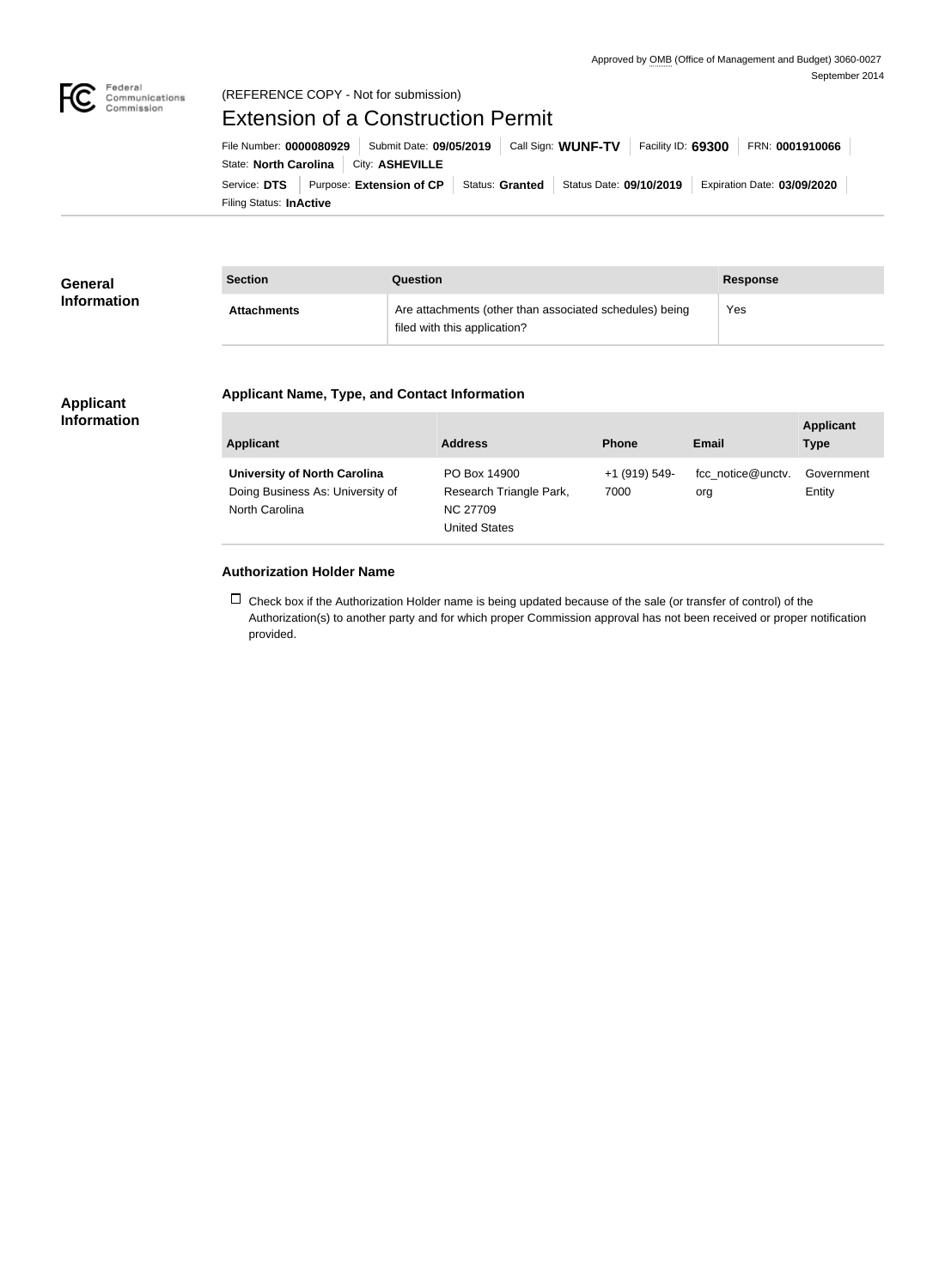| <b>Contact</b><br><b>Representatives</b><br>(4) | <b>Contact Name</b>                                                                  | <b>Address</b>                                                                                                | <b>Phone</b>          | <b>Email</b>                        | <b>Contact Type</b>         |
|-------------------------------------------------|--------------------------------------------------------------------------------------|---------------------------------------------------------------------------------------------------------------|-----------------------|-------------------------------------|-----------------------------|
|                                                 | Joseph Davis, P.E<br><b>Consulting Engineer</b><br>Chesapeake RF<br>Consultants, LLC | 207 Old Dominion Road<br>Yorktown, VA 23692<br><b>United States</b>                                           | +1 (703) 650-<br>9600 | Joseph.Davis@RF-<br>consultants.com | Technical<br>Representative |
|                                                 | <b>Stephen Hartzell</b><br>Brooks, Pierce et al.                                     | Stephen Hartzell<br>150 Fayetteville Street<br><b>Suite 1700</b><br>Raleigh, NC 27601<br><b>United States</b> | +1 (919) 839-<br>0300 | shartzell@brookspierce.<br>com      | Legal<br>Representative     |
|                                                 | <b>Donald W Smith</b><br>University of North<br>Carolina                             | Donald Smith<br>PO Box 14900<br>Research Triangle Park,<br><b>NC 27709</b><br><b>United States</b>            | +1 (919) 549-<br>7025 | dsmith@unctv.org                    | Technical<br>Representative |
|                                                 | <b>Marcus W Trathen</b><br>Brooks, Pierce et al.                                     | Marcus Trathen<br>150 Fayetteville Street<br><b>Suite 1700</b><br>Raleigh, NC 27601<br><b>United States</b>   | +1 (919) 839-<br>0300 | mtrathen@brookspierce.<br>com       | Legal<br>Representative     |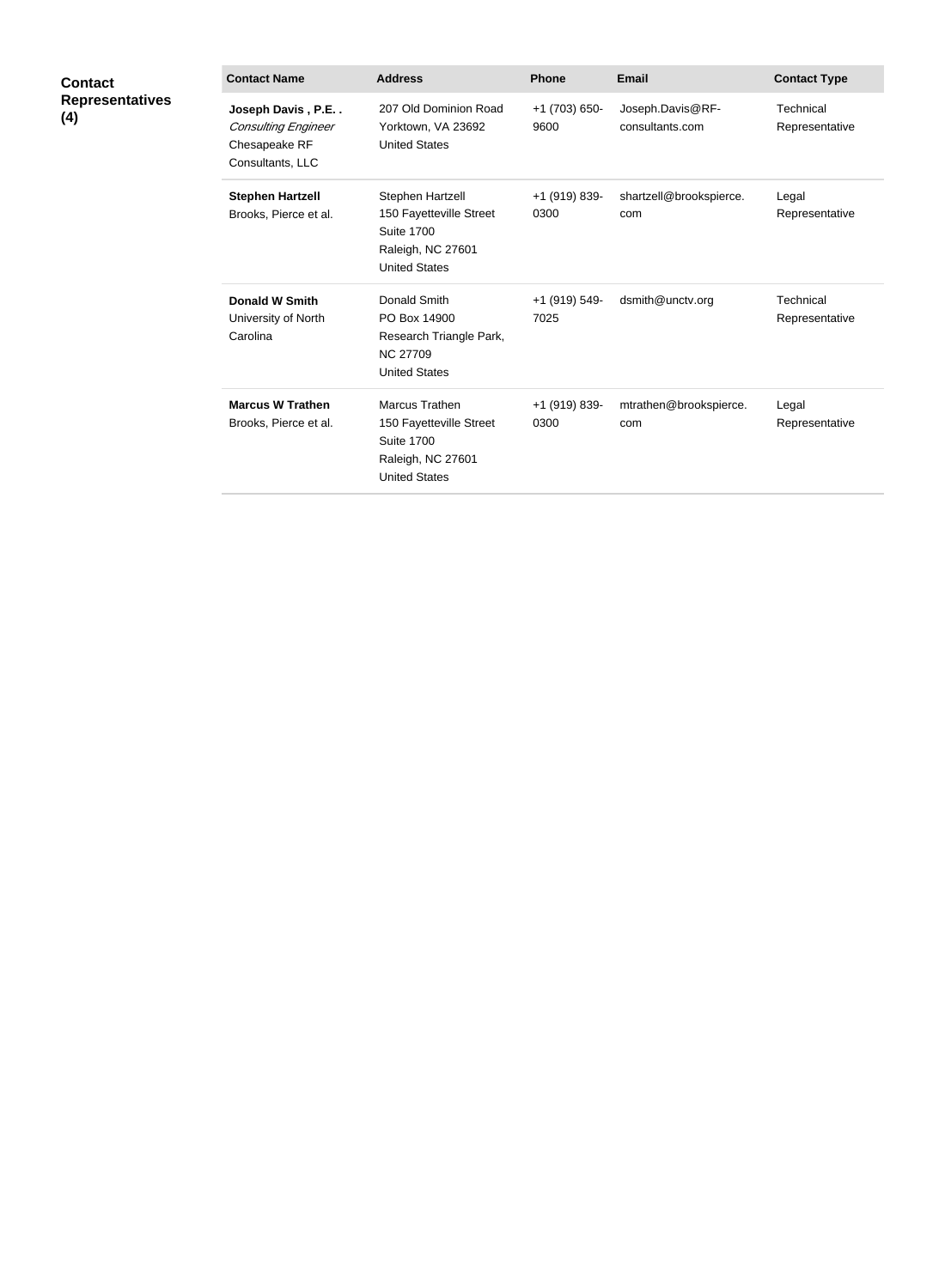## **Tolling Questions**

| <b>Section</b>                                                       | Question                                                                                     | <b>Response</b> |
|----------------------------------------------------------------------|----------------------------------------------------------------------------------------------|-----------------|
| Applicant certifies that construction cannot<br>be completed due to: | Legal reasons beyond station's control (e.g., litigation,<br>international coordination):    |                 |
|                                                                      | Severe financial hardship (e.g., bankruptcy, negative cash<br>flow):                         |                 |
|                                                                      | other reasons (e.g., natural disasters):                                                     | Yes             |
|                                                                      | Has the construction period for this station been previously<br>extended?                    | No.             |
|                                                                      | Applicant requests that the time within which to complete<br>construction be extended until: | 03/04<br>/2020  |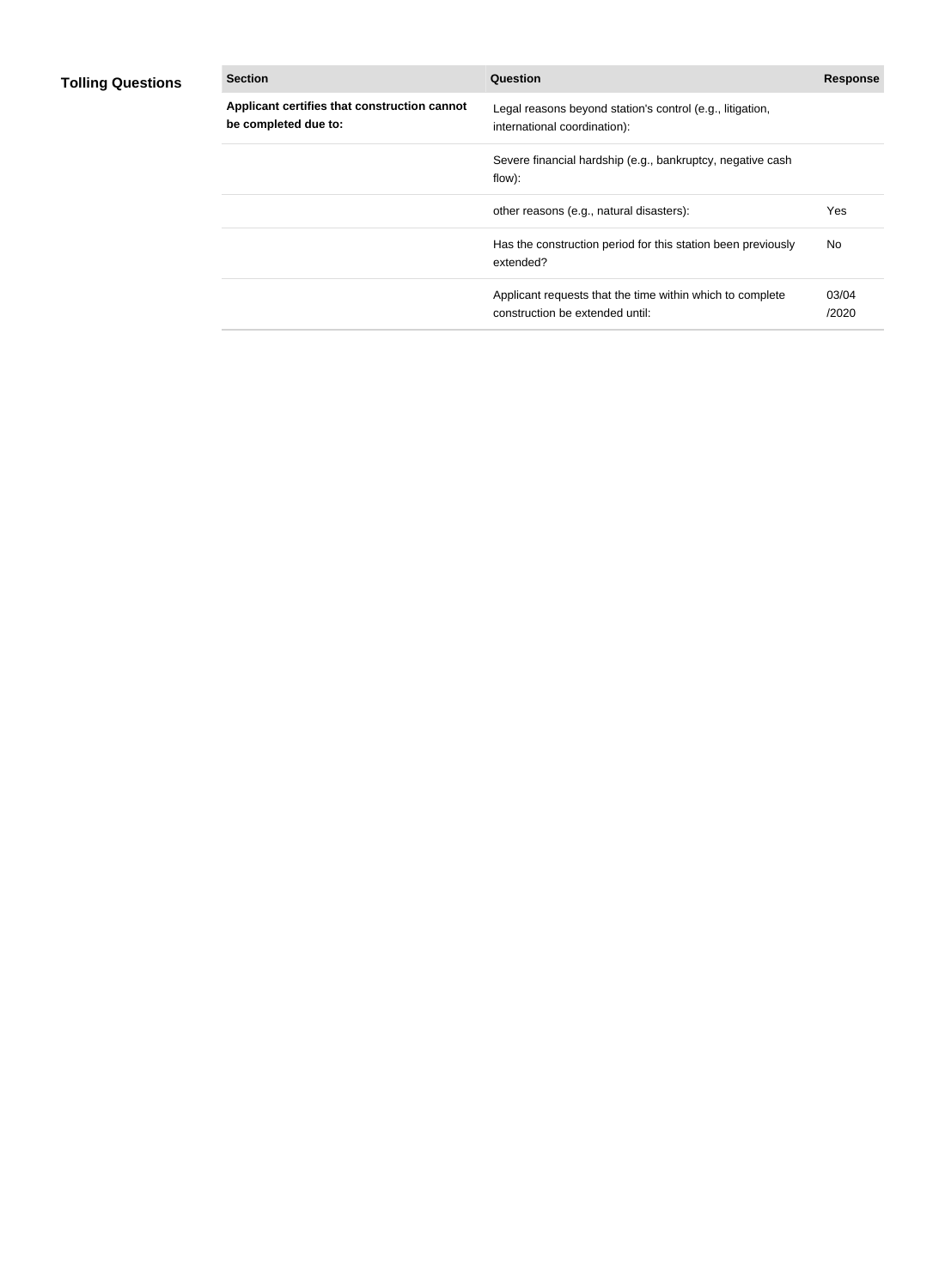| <b>Certification</b> | <b>Section</b>                                    | <b>Question</b>                                                                                                                                                                                                                                                                                                                                                                                                                                                                                                                                                                                                                                                                                                                                                                                                                                           | <b>Response</b>                                                                  |
|----------------------|---------------------------------------------------|-----------------------------------------------------------------------------------------------------------------------------------------------------------------------------------------------------------------------------------------------------------------------------------------------------------------------------------------------------------------------------------------------------------------------------------------------------------------------------------------------------------------------------------------------------------------------------------------------------------------------------------------------------------------------------------------------------------------------------------------------------------------------------------------------------------------------------------------------------------|----------------------------------------------------------------------------------|
|                      | <b>General Certification</b><br><b>Statements</b> | The Applicant waives any claim to the use of any particular<br>frequency or of the electromagnetic spectrum as against the<br>regulatory power of the United States because of the<br>previous use of the same, whether by authorization or<br>otherwise, and requests an Authorization in accordance with<br>this application (See Section 304 of the Communications Act<br>of 1934, as amended.).                                                                                                                                                                                                                                                                                                                                                                                                                                                       |                                                                                  |
|                      |                                                   | The Applicant certifies that neither the Applicant nor any<br>other party to the application is subject to a denial of Federal<br>benefits pursuant to §5301 of the Anti-Drug Abuse Act of<br>1988, 21 U.S.C. §862, because of a conviction for<br>possession or distribution of a controlled substance. This<br>certification does not apply to applications filed in services<br>exempted under §1.2002(c) of the rules, 47 CFR. See §1.<br>2002(b) of the rules, 47 CFR §1.2002(b), for the definition of<br>"party to the application" as used in this certification §1.2002<br>(c). The Applicant certifies that all statements made in this<br>application and in the exhibits, attachments, or documents<br>incorporated by reference are material, are part of this<br>application, and are true, complete, correct, and made in<br>good faith.   |                                                                                  |
|                      | <b>Authorized Party to Sign</b>                   | <b>FAILURE TO SIGN THIS APPLICATION MAY RESULT IN</b><br>DISMISSAL OF THE APPLICATION AND FORFEITURE<br>OF ANY FEES PAID<br>Upon grant of this application, the Authorization Holder may<br>be subject to certain construction or coverage requirements.<br>Failure to meet the construction or coverage requirements<br>will result in automatic cancellation of the Authorization.<br>Consult appropriate FCC regulations to determine the<br>construction or coverage requirements that apply to the type<br>of Authorization requested in this application.<br>WILLFUL FALSE STATEMENTS MADE ON THIS FORM<br>OR ANY ATTACHMENTS ARE PUNISHABLE BY FINE AND<br>/OR IMPRISONMENT (U.S. Code, Title 18, §1001) AND/OR<br>REVOCATION OF ANY STATION AUTHORIZATION (U.S.<br>Code, Title 47, §312(a)(1)), AND/OR FORFEITURE (U.S.<br>Code, Title 47, §503). |                                                                                  |
|                      |                                                   | I certify that this application includes all required and<br>relevant attachments.                                                                                                                                                                                                                                                                                                                                                                                                                                                                                                                                                                                                                                                                                                                                                                        | Yes                                                                              |
|                      |                                                   | I declare, under penalty of perjury, that I am an authorized<br>representative of the above-named applicant for the<br>Authorization(s) specified above.                                                                                                                                                                                                                                                                                                                                                                                                                                                                                                                                                                                                                                                                                                  | <b>Thomas Brooks Skinner</b><br>Associate General Manager<br>and General Counsel |
|                      |                                                   |                                                                                                                                                                                                                                                                                                                                                                                                                                                                                                                                                                                                                                                                                                                                                                                                                                                           | 09/05/2019                                                                       |